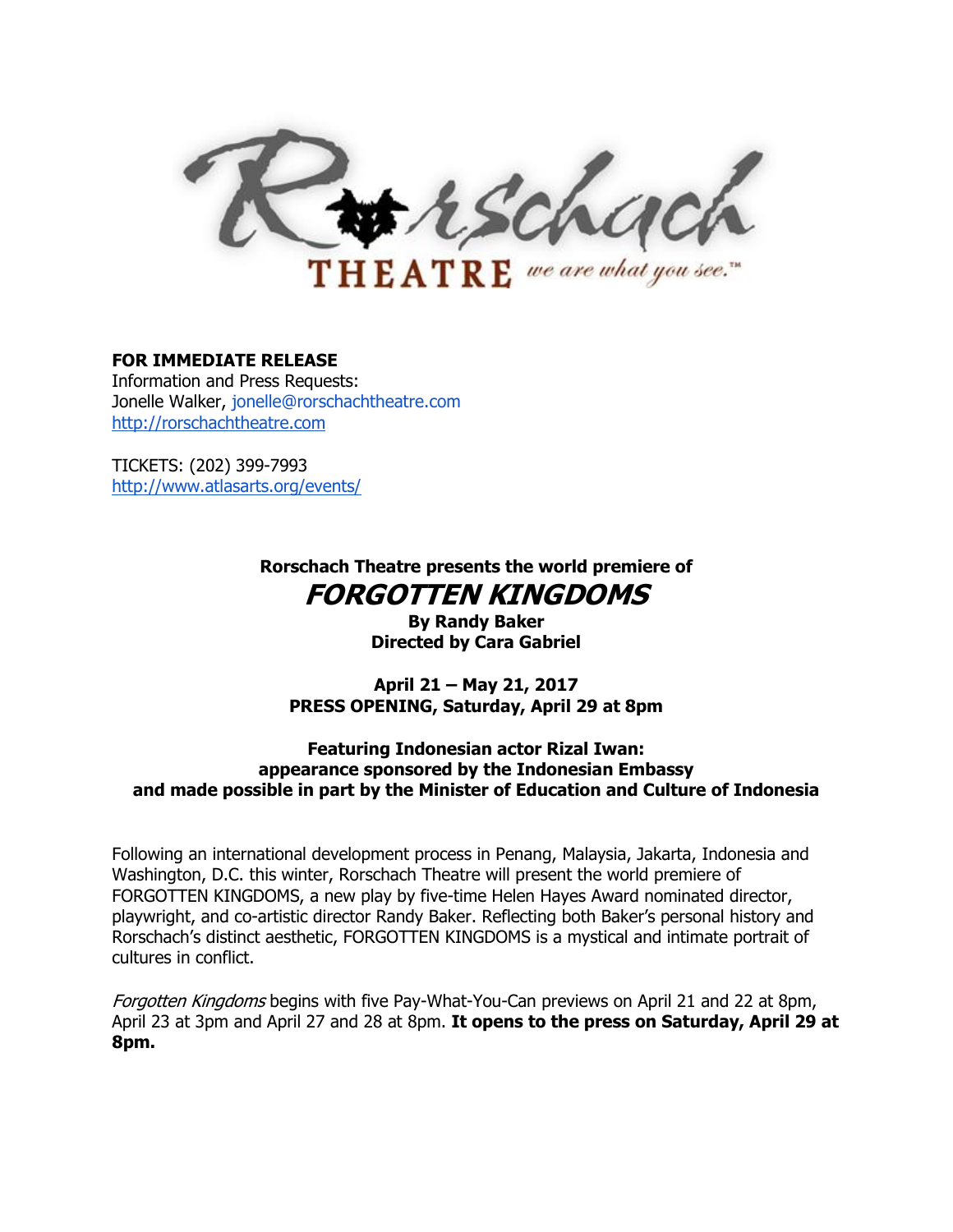## **THE PLAY**

On a small island in Indonesia, a wooden house balances on stilts over a churning sea. Reverend David Holiday lives in this house with his wife and son while attempting to share his faith with the predominantly Muslim community on the island. This evening David is to meet with Yusuf, the son of the local leader.

David is determined to show Yusuf the way of his god and in doing so, succeed in converting a prominent and influential community leader. The give and take between David and Yusuf becomes more heated as dusk turns into night and events begin to occur that defy conventional perception. Much is revealed, including the failings of these two men and the worlds they hold so dear. At stake is the life of Yusuf's father, the future of this island's ancient culture and the happiness of this family caught between worlds. As the night turns into morning, the fate of David's haunted young son becomes the biggest question of all.

A world premiere by co-Artistic Director Randy Baker, the script of *Forgotten Kingdoms* has been developed here in Washington with the National New Play Network and Inkwell Theatre as well as Houston with Wordsmyth Theatre and New York with Manhattan Theatre Works' National Newborn Festival. Most recently it was developed in Malaysia and Indonesia, culminating in a staged reading with the Jakarta Players in January 2017.

Forgotten Kingdoms is also a deeply personal work for Baker, inspired by his childhood growing up in Asia and his family history as the son of educators and the grandson of Pentacostal missionaries.

"I remember a story my grandfather told," says Baker "about how he healed a little girl on the verge of death with the power of his belief. It would be easy to dismiss were it not for his sincere and passionate retelling the event. There was always something compelling in my grandfather's contradictions - he may have harmed local cultures with his proselytizing but he was so sincere in his desire to transform them for the better. The kindness and the destruction was something I always remembered living within him."

### **THE PRODUCTION**

Forgotten Kingdoms will be directed by Cara Gabriel. Gabriel's most recent credits include The Thrush and the Woodpecker as part of the 2014 Source Festival and Threepenny Opera and A Funny Thing Happened on the Way to the Forum at American University, where she is an Assistant Professor in the Department of Performing Arts. Gabriel's solo show, I am the Gentry, played to sold-out, extended runs at the 2015 Capital Fringe Festival in DC and the United Solo Theatre Festival in New York. Of the show, Gabriel says, "Randy's play is contemporary and timeless all at once. Cultures and individual certainties are upended as humans seek personal connection and redemption in a time of crisis, isolation, and loss. It appears Realistic at first glance, but there are elements of the mystical, spiritual, and the divine."

Says Producer Jenny McConnell Frederick about the production: "Understanding another culture can be difficult and dangerous but so can empathizing with things closer to home - our country, our family. Sometimes understanding requires that we have empathy for someone who doesn't hold our beliefs; sometimes it means that for a moment we believe in someone else's ghosts. Rorschach Theatre has never looked for easy answers. Our name comes from the famous Rorschach test which demands that the patient look inward and that philosophy has always been an important part of our mission.**"**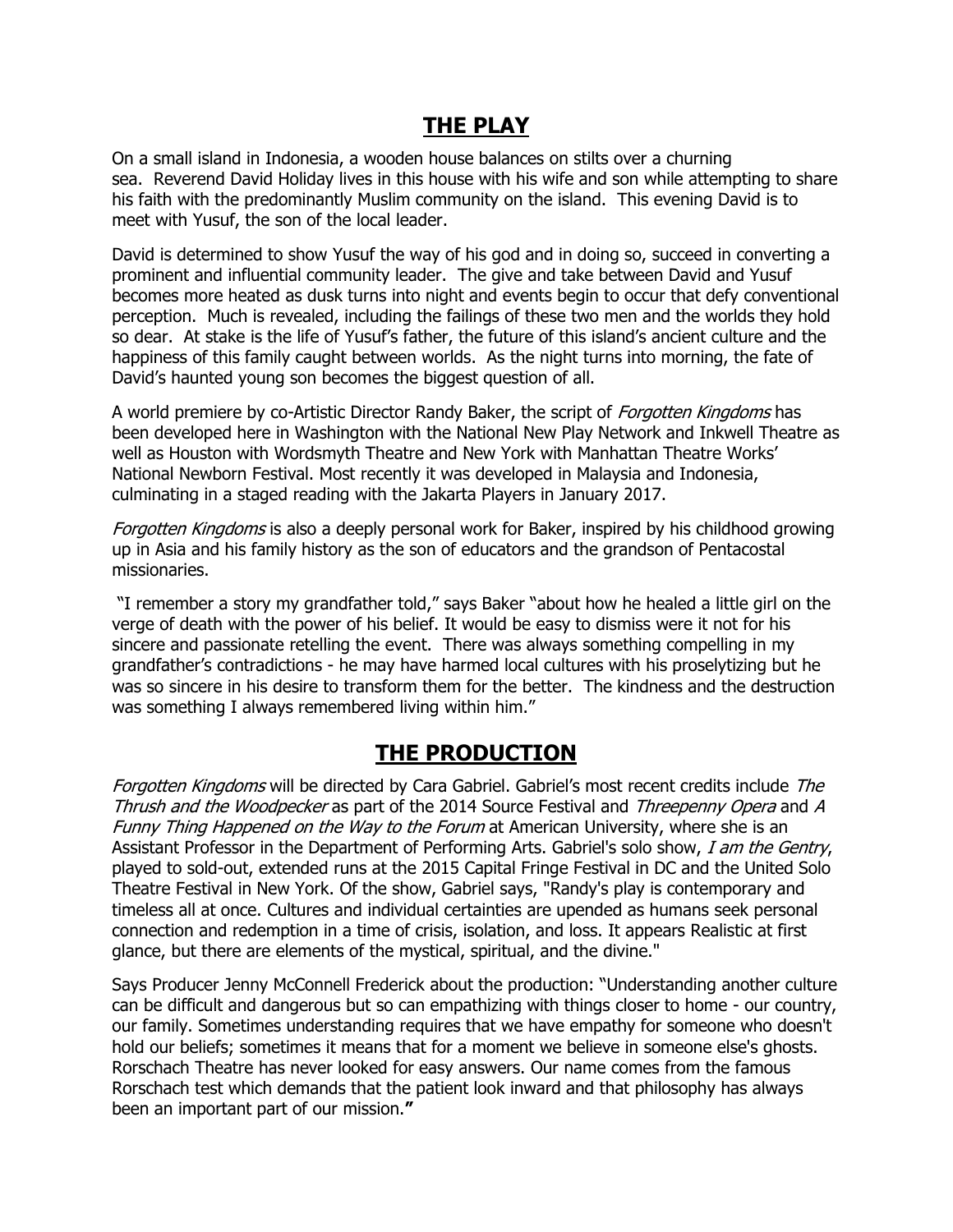The cast includes Jakarta-based Indonesian actor Rizal Iwan in the role of Yusuf bin Ibrihim. Some recent projects include the Indonesian comedy series CONQ and the film A Time for Us. Iwan's performance in the production is sponsored by the Embassy of Indonesia and made possible in part by the Minister of Education and Culture of Indonesia. Joining Iwan is Rorschach alumni Natalie Cutcher *(Glassheart, A Bid to Save the World)* as well as Sun King Davis, Jeremy Gee and Vishwas.

Designing the set and costumes is company member Debra Kim Sivigny who has designed numerous shows with Rorschach including Neverwhere, Very Still and Hard to See, She Kills Monsters and After the Quake. Sivigny recently became a member of the Welders Playwrights Collective with whom she will premiere her original performance piece about Korean adoption "Hello, My Name Is..." in October 2017. Designing the lights is Rorschach Company Member Robbie Hayes who designed lights for Very Still and Hard to See and set for shows such as A Maze, Living Dead in Denmark and References to Salvador Dali Makes Me Hot. Joining them is Sound Designer Justin Schmitz.

#### **THE PLAYWRIGHT**

Randy Baker is a playwright, director and the co-Artistic Director of Rorschach Theatre which he founded with Jenny McConnell Frederick in the summer of 1999. He is also faculty at American University, National Conservatory of Dramatic Arts and the Theatre Lab. He recently finished his residency as a member of The Playwright's Arena, a part of Arena Stage's American Voices New Play Institute.

Plays he has written and had produced at Rorschach Theatre include the recent production of Truth & Beauty Bombs: A Softer World a project co-written with four other playwrights and inspired by the web comic A Softer World; as well as the full-length plays Dream Sailors and After the Flood and numerous short plays. Other produced plays include the full length plays Circus of Fallen Angels at the National Conservatory of Dramatic Arts, wild42hold at George Washington University, an adaptation of Rashomon at American University and short plays at Source Theatre, Forum Theatre, Three Leaches Theatre Extreme Exchange, the Washington Theatre Festival and the One Minute Play Festivals.

Some recent development projects include *The Burning Road* which was developed at Arena stage and had a reading in the Kogod Cradle in March 2014; Monastery which was developed through Theater J's Locally Grown program and had a public reading in May 2013. As a director with Rorschach Theatre he has directed *Very Still and Hard to See* (which was nominated for five Helen Hayes awards including Best Director), The Electric Baby, She Kills Monsters, The Minotaur, After the Quake, 1001, Rhinoceros, JB, Behold!, Fair Ladies at a Game of Poem Cards and Monster. Some recent projects outside of Rorschach include a shadow puppet gamelan-inspired A Midsummer Night's Dream at WSC Avant Bard, Big Love at Catholic University and his own adaptation of Rashomon at American University. He has also directed at Source Theatre, WSC Avant Bard, Inkwell Theatre, Imagination Stage, Theatre Lab, NCDA's Actors Repertory Theatre, Wayward Theatre, Cherry Red Productions, Georgetown University, Catholic University, American University and Young Playwrights Theater among others.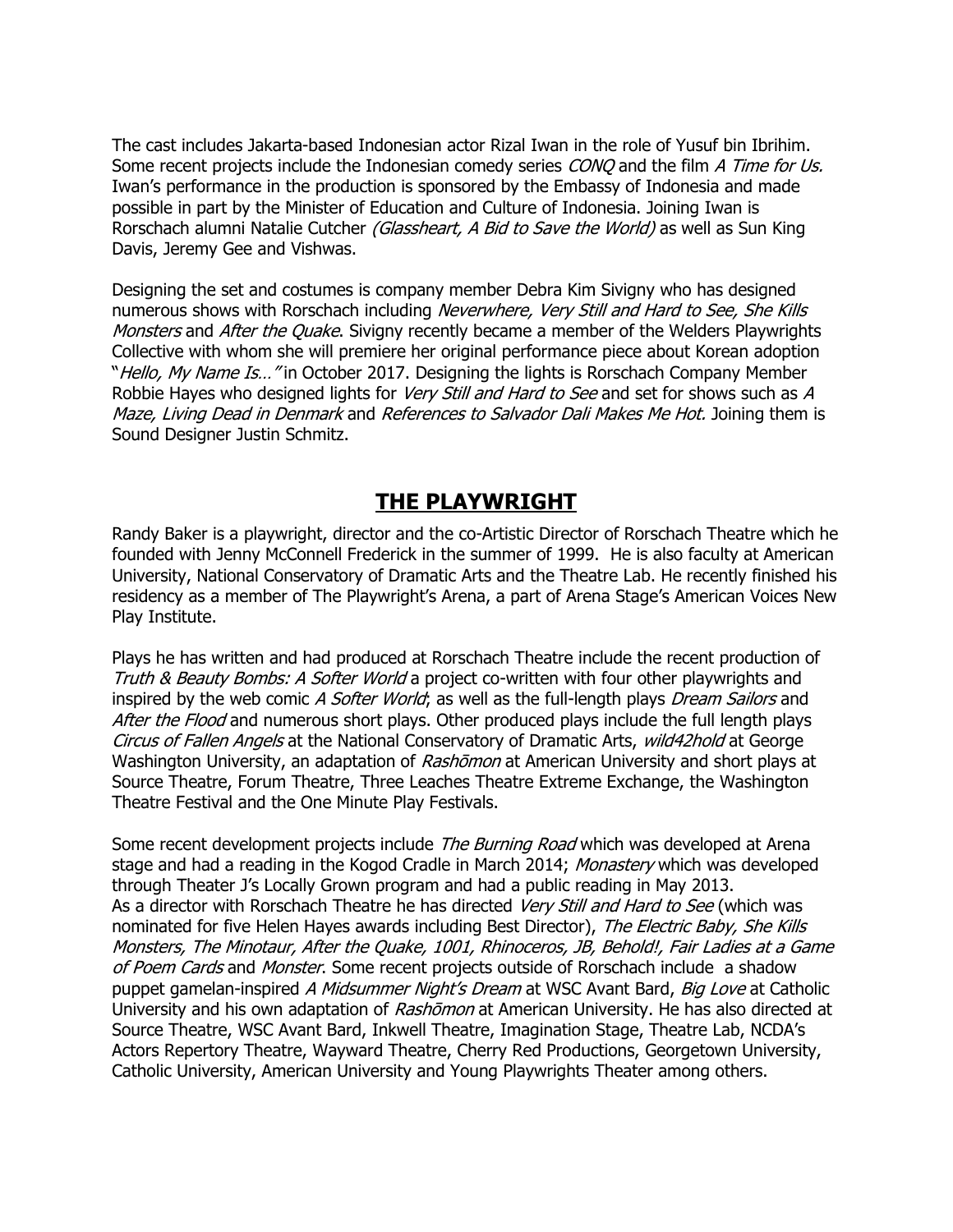### **THE SPACE**

A landmark of the newly revitalized H Street NE neighborhood, the Atlas stood vacant for years until it was re-opened as the Atlas Performing Arts Center in November 2006 following an extensive four-year renovation. Its 60,000 square foot complex includes four theatres, three dance studios, administrative offices, dressing rooms, lobbies, a café and production and rehearsal spaces. The center is home to a diverse group of locally renowned theatre and dance companies, symphony orchestras, choral groups and arts education programs. Its mission includes serving the greater metropolitan DC area as well as being the artistic heart of its immediate community.

In the past Rorschach Theatre has performed in a greenhouse, a back-alley art gallery, the lobby of 16th Street JCC, the former sanctuary of a Methodist Church in Columbia Heights, Georgetown University's Performing Arts Center and in the basement of a Lutheran Church in Georgetown. The 2016-2017 year marks Rorschach's sixth season as an Arts Partner at the Atlas Performing Arts Center.

Forgotten Kingdoms will be performed in the Sprenger theatre, the large flexible space in which previous shows such as *Neverwhere* and *She Kills Monsters* were performed. As with all Rorschach shows, the space will be used in unexpected ways, using the environment to tell this story with a thrilling and immersive approach.

### **ABOUT RORSCHACH THEATRE**

Through uncommon uses of environment and intimate passionate performances, Rorschach Theatre seeks to lure its audiences beyond the limits of ordinary theatrical experience so that they may discover new elements of their own humanity.

Rorschach Theatre is a company that has received significant acclaim for its fierce performance style, its bold use of theatrical space and its dedication to challenging works that are at once relevant and timeless. The company's work has focused on helping to reveal the contemporary relevance of fable, finding magic in rough spaces, connecting timeless works to a contemporary audience.

Rorschach Theatre has produced more than three dozen plays seen by tens of thousands of people in the Washington area. They have been nominated for over a dozen Helen Hayes Awards, have been a finalist for the Mayor's Arts Award and have been the recipients of multiple grants and awards from the DC Commission on the Art and Humanities. Rorschach Theatre won a Mary Goldwater award in 2006 and many Rorschach artists have won Mary Goldwater awards for their work with the company. The company's work has garnered the attention of The New York Times, The Washington Post, American Theatre Magazine and National Public Radio, as well as countless local publications. The company has become, "proof that limited resources do not stymie great talents, any more than big budgets can squeeze works of genius from mediocre minds." (Washington Post)

Rorschach Theatre is a member of the LEAGUE OF WASHINGTON THEATRES and THE CULTURAL ALLIANCE OF GREATER WASHINGTON.